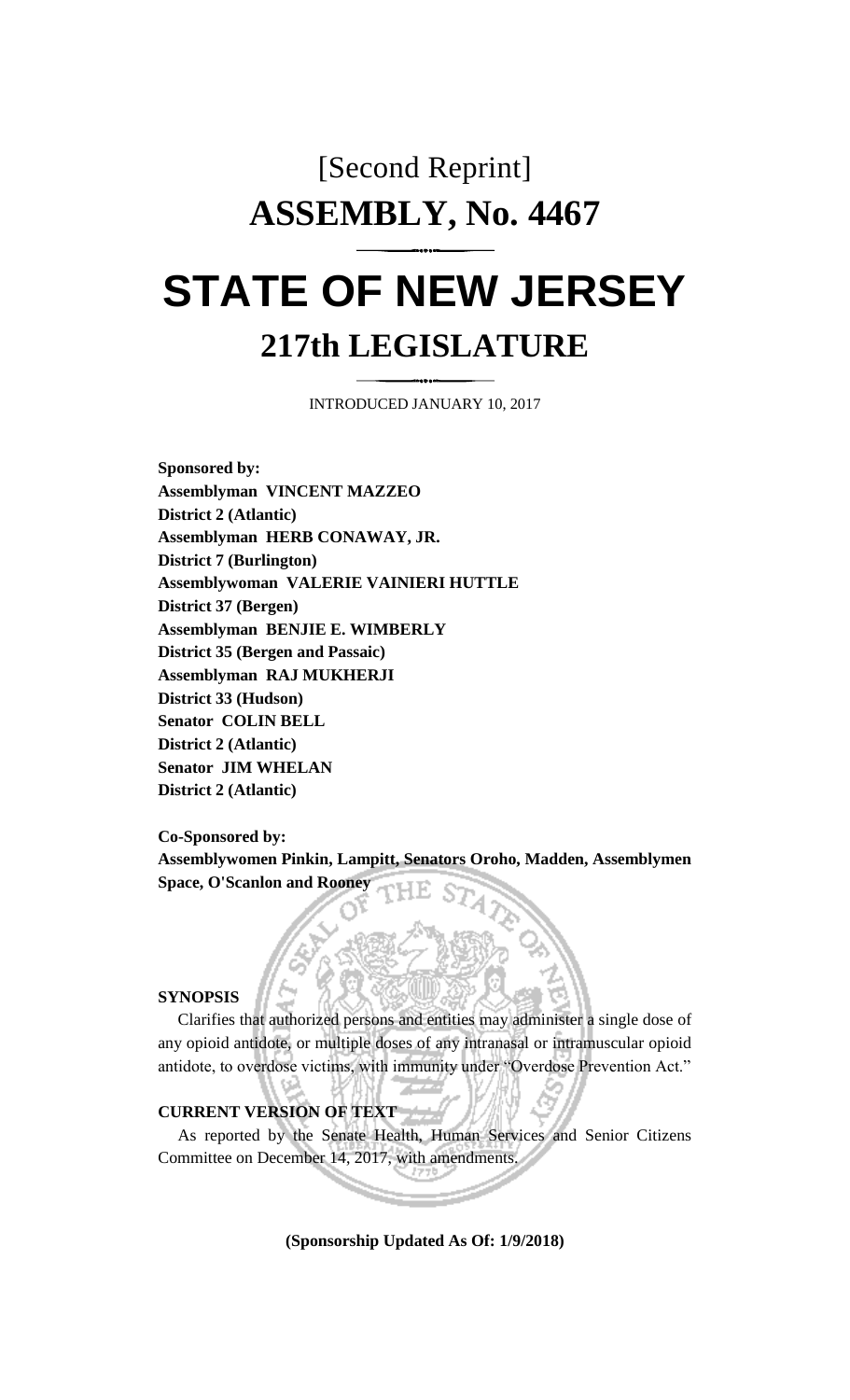**AN ACT** concerning the administration of opioid antidotes, and amending P.L.2013, c.46. **BE IT ENACTED** *by the Senate and General Assembly of the State of New Jersey:* 1. Section 3 of P.L.2013, c.46 (C.24:6J-3) is amended to read as follows: 3. As used in this act: "Commissioner" means the Commissioner of Human Services. "Drug overdose" means an acute condition including, but not limited to, physical illness, coma, mania, hysteria, or death resulting from the consumption or use of a controlled dangerous substance or another substance with which a controlled dangerous substance was combined and that a layperson would reasonably believe to require medical assistance. "Emergency medical response entity" means an organization, company, governmental entity, community-based program, or healthcare system that provides pre-hospital emergency medical services and assistance to opioid or heroin addicts or abusers in the event of an overdose. "Emergency medical response entity" includes, but is not limited to, a first aid, rescue and ambulance squad or other basic life support (BLS) ambulance provider; a mobile intensive care provider or other advanced life support (ALS) ambulance provider; an air medical service provider; or a fire- fighting company or organization, which squad, provider, company, or organization is qualified to send paid or volunteer emergency medical responders to the scene of an emergency. "Emergency medical responder" means a person, other than a health care practitioner, who is employed on a paid or volunteer basis in the area of emergency response, including, but not limited to, an emergency medical technician , a mobile intensive care paramedic, or a fire fighter, acting in that person's professional capacity. "Health care practitioner" means a prescriber, pharmacist, or other individual whose professional practice is regulated pursuant to Title 45 of the Revised Statutes, and who, in accordance with the practitioner's scope of professional practice, prescribes or dispenses an opioid antidote. "Medical assistance" means professional medical services that are provided to a person experiencing a drug overdose by a health care practitioner, acting within the practitioner's scope of professional practice, including professional medical services that

**Matter underlined thus is new matter.**

**EXPLANATION – Matter enclosed in bold-faced brackets [thus] in the above bill is not enacted and is intended to be omitted in the law.**

Matter enclosed in superscript numerals has been adopted as follows: **Assembly AHE committee amendments adopted February 27, 2017.**

**Senate SHH committee amendments adopted December 14, 2017.**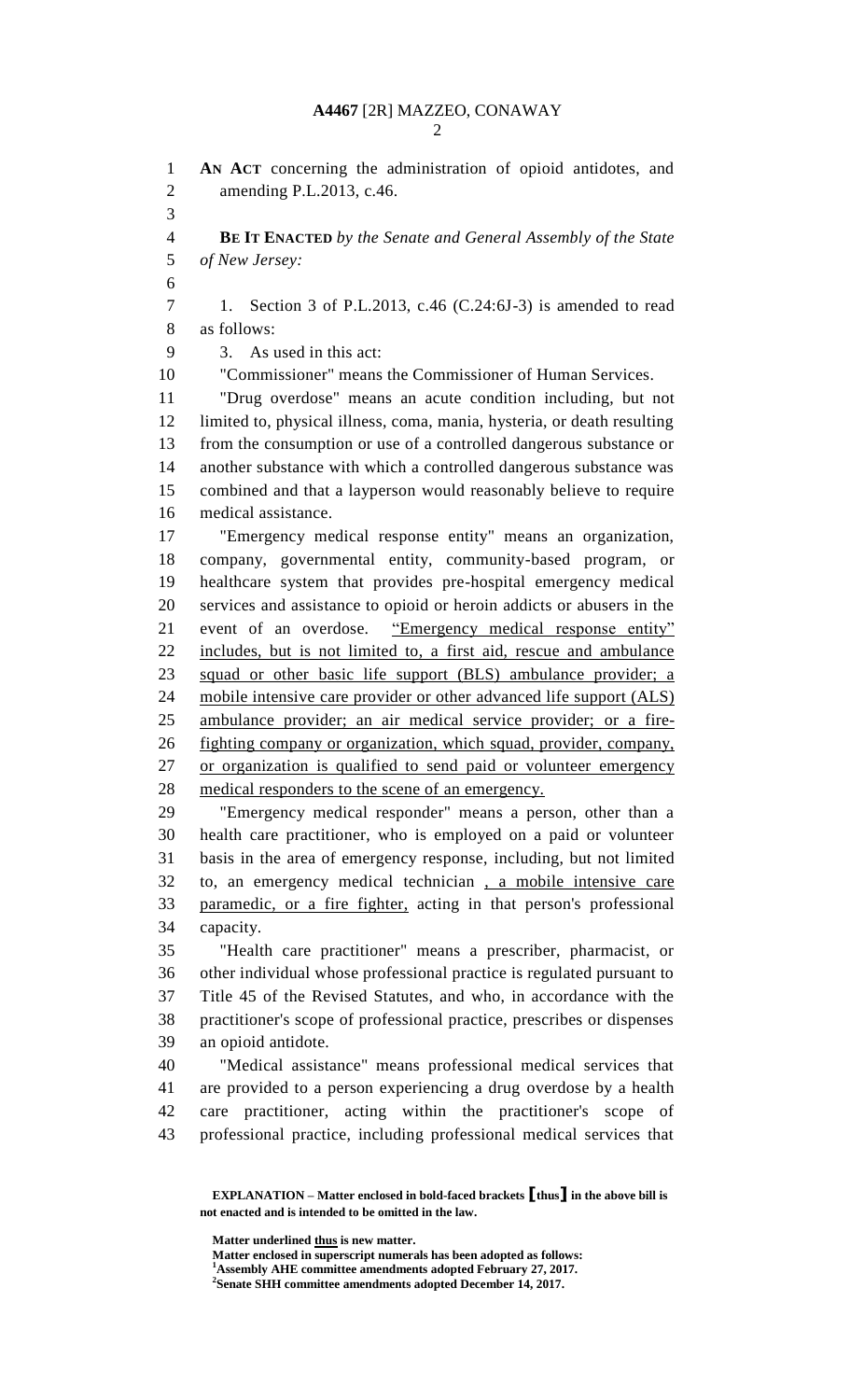are mobilized through telephone contact with the 911 telephone emergency service.

 "Opioid antidote" means **[**naloxone hydrochloride, or any other similarly acting**]** any drug , regardless of dosage amount or method of administration, which has been approved by the United States Food and Drug Administration (FDA) for the treatment of an opioid overdose. "Opioid antidote" includes, but is not limited to, naloxone hydrochloride, in any dosage amount, which is administered through nasal spray or any other FDA-approved means or methods.

 "Patient" means a person who is at risk of an opioid overdose or a person who is not at risk of an opioid overdose who, in the person's individual capacity, obtains an opioid antidote from a health care practitioner, professional, or professional entity for the purpose of administering that antidote to another person in an emergency, in accordance with subsection c. of section 4 of P.L.2013, c.46 (C.24:6J-4). "Patient" includes a professional who is acting in that professional's individual capacity, but does not include a professional who is acting in a professional capacity.

 "Prescriber" means a health care practitioner authorized by law to prescribe medications who, acting within the practitioner's scope of professional practice, prescribes an opioid antidote. "Prescriber" includes, but is not limited to, a physician, physician assistant, or advanced practice nurse.

 "Professional" means a person, other than a health care practitioner, who is employed on a paid basis or is engaged on a volunteer basis in the areas of substance abuse treatment or therapy, criminal justice, or a related area, and who, acting in that person's professional or volunteer capacity, obtains an opioid antidote from a health care practitioner for the purposes of dispensing or administering that antidote to other parties in the course of business or volunteer activities. "Professional" includes, but is not limited to, a sterile syringe access program employee, or a law enforcement official.

 "Professional entity" means an organization, company, governmental entity, community-based program, sterile syringe access program, or any other organized group that employs two or more professionals who engage, during the regular course of business or volunteer activities, in direct interactions with opioid or heroin addicts or abusers or other persons susceptible to opioid overdose, or with other persons who are in a position to provide direct medical assistance to opioid or heroin addicts or abusers in the event of an overdose.

 "Recipient" means a patient, professional, professional entity, emergency medical responder, or emergency medical response entity who is prescribed or dispensed an opioid antidote in accordance with section 4 of P.L.2013, c.46 (C.24:6J-4).

(cf: P.L.2015, c.10, s.1)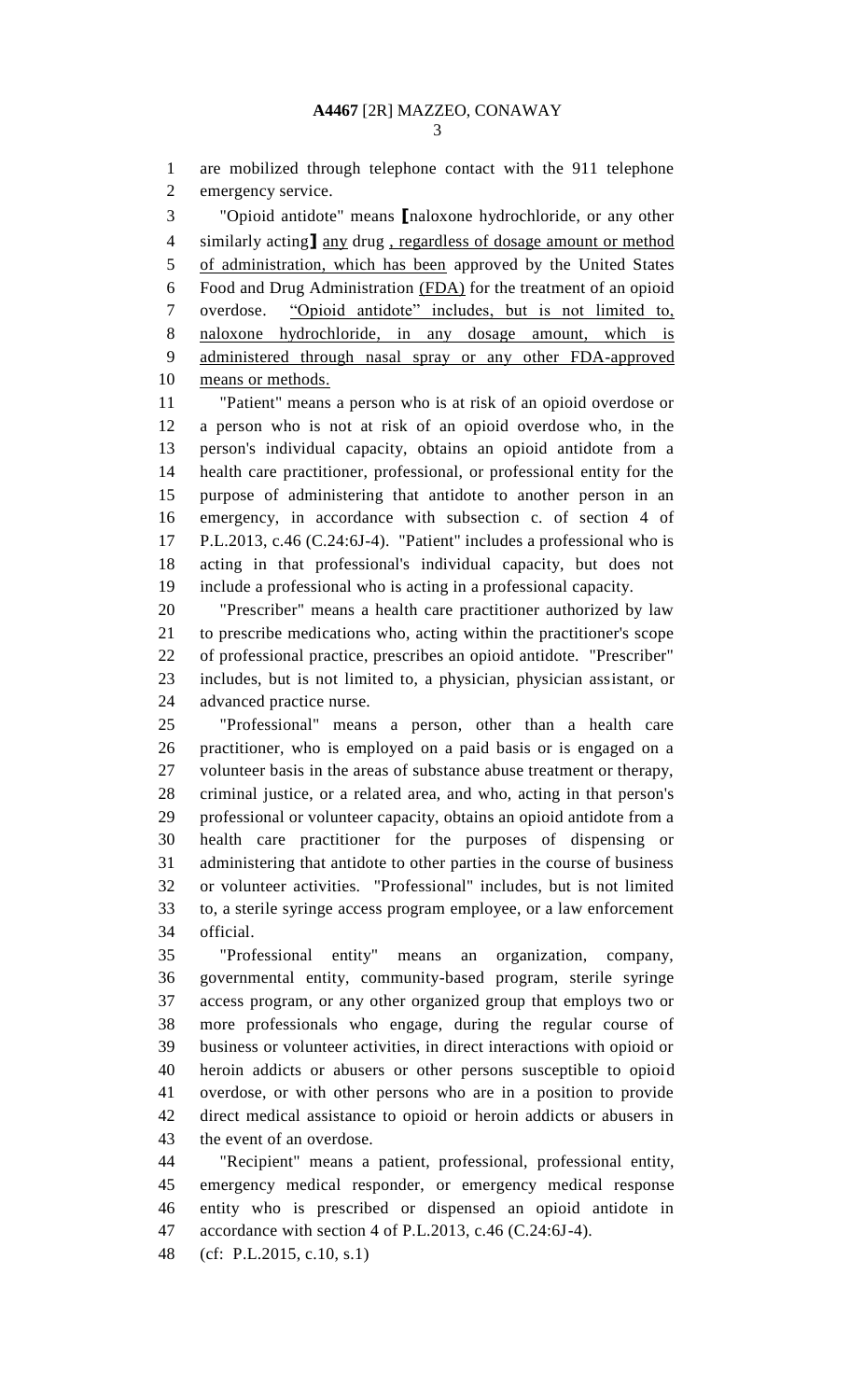2. Section 4 of P.L.2013, c.46 (C.24:6J-4) is amended to read as follows:

 4. a. (1) A prescriber or other health care practitioner, as appropriate, may prescribe or dispense an opioid antidote:

 (a) directly or through a standing order, to any recipient who is deemed by the health care practitioner to be capable of administering the opioid antidote to an overdose victim in an emergency;

 (b) through a standing order, to any professional or emergency medical responder who is not acting in a professional or volunteer capacity for a professional entity, or an emergency medical response entity, but who is deemed by the health care practitioner to be capable of administering opioid antidotes to overdose victims, as part of the professional's regular course of business or volunteer activities;

 (c) through a standing order, to any professional who is not acting in a professional or volunteer capacity for a professional entity, but who is deemed by the health care practitioner to be capable of dispensing opioid antidotes to recipients, for administration thereby, as part of the professional's regular course of business or volunteer activities;

 (d) through a standing order, to any professional entity or any emergency medical response entity, which is deemed by the health care practitioner to employ professionals or emergency medical responders, as appropriate, who are capable of administering opioid antidotes to overdose victims as part of the entity's regular course of business or volunteer activities;

 (e) through a standing order, to any professional entity which is deemed by the health care practitioner to employ professionals who are capable of dispensing opioid antidotes to recipients, for administration thereby, as part of the entity's regular course of business or volunteer activities.

 (2) (a) For the purposes of this subsection, whenever the law expressly authorizes or requires a certain type of professional or professional entity to obtain a standing order for opioid antidotes pursuant to this section, such professional, or the professionals employed or engaged by such professional entity, as the case may be, shall be presumed by the prescribing or dispensing health care practitioner to be capable of administering or dispensing the opioid antidote, consistent with the express statutory requirement.

 (b) For the purposes of this subsection, whenever the law expressly requires a certain type of emergency medical responder or emergency medical response entity to obtain a standing order for opioid antidotes pursuant to this section, such emergency medical responder, or the emergency medical responders employed or engaged by such emergency medical response entity, as the case may be, shall be presumed by the prescribing or dispensing health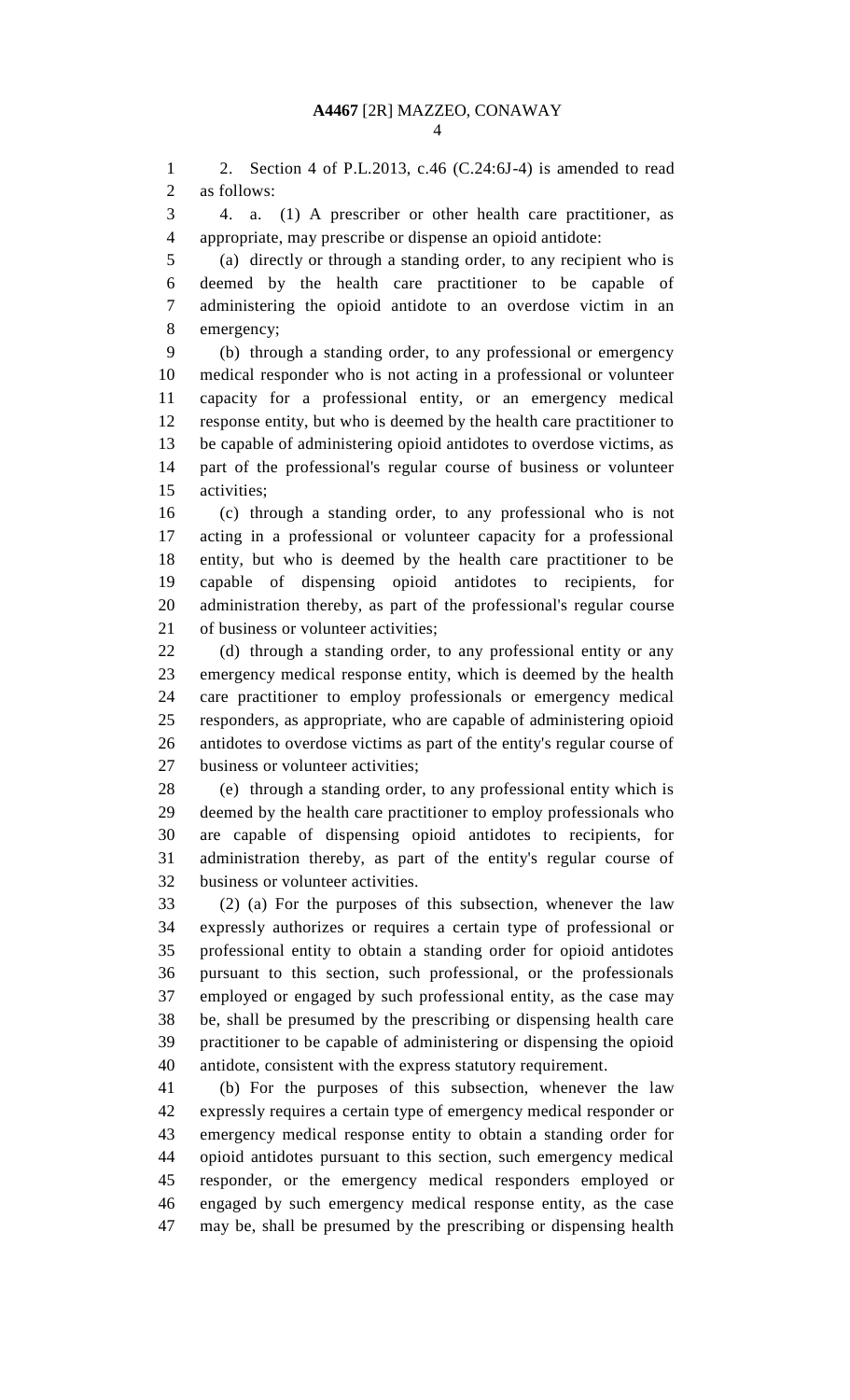care practitioner to be capable of administering the opioid antidote, consistent with the express statutory requirement.

 (3) (a) Whenever a prescriber or other health care practitioner prescribes or dispenses an opioid antidote to a professional or professional entity pursuant to a standing order issued under paragraph (1) of this subsection, the standing order shall specify whether the professional or professional entity is authorized thereby to directly administer the opioid antidote to overdose victims; to dispense the opioid antidote to recipients, for their administration to third parties; or to both administer and dispense the opioid antidote. If a standing order does not include a specification in this regard, it shall be deemed to authorize the professional or professional entity only to administer the opioid antidote with immunity, as provided by subsection c. of this section, and it shall not be deemed to authorize the professional or professional entity to engage in the further dispensing of the antidote to recipients, unless such authority has been granted by law, as provided by subparagraph (b) of this paragraph.

 (b) Notwithstanding the provisions of this paragraph to the contrary, if the law expressly authorizes or requires a certain type of professional, professional entity, emergency medical responder, or emergency medical response entity to administer or dispense opioid antidotes pursuant to a standing order issued hereunder, the standing order issued pursuant to this section shall be deemed to grant the authority specified by the law, even if such authority is not expressly indicated on the face of the standing order.

 (4) Any prescriber or other health care practitioner who prescribes or dispenses an opioid antidote in good faith, and in accordance with the provisions of this subsection, shall not, as a result of the practitioner's acts or omissions, be subject to any criminal or civil liability, or any professional disciplinary action under Title 45 of the Revised Statutes for prescribing or dispensing an opioid antidote in accordance with P.L.2013, c.46 (C.24:6J-1 et seq.).

 b. (1) Any professional or professional entity that has obtained a standing order, pursuant to subsection a. of this section, for the dispensing of opioid antidotes, may dispense an opioid antidote to any recipient who is deemed by the professional or professional entity to be capable of administering the opioid antidote to an overdose victim in an emergency.

 (2) Any professional or professional entity that dispenses an opioid antidote in accordance with paragraph (1) of this subsection, in good faith, and pursuant to a standing order issued under subsection a. of this section, shall not, as a result of any acts or omissions, be subject to any criminal or civil liability or any professional disciplinary action for dispensing an opioid antidote in accordance with P.L.2013, c.46 (C.24:6J-1 et seq.).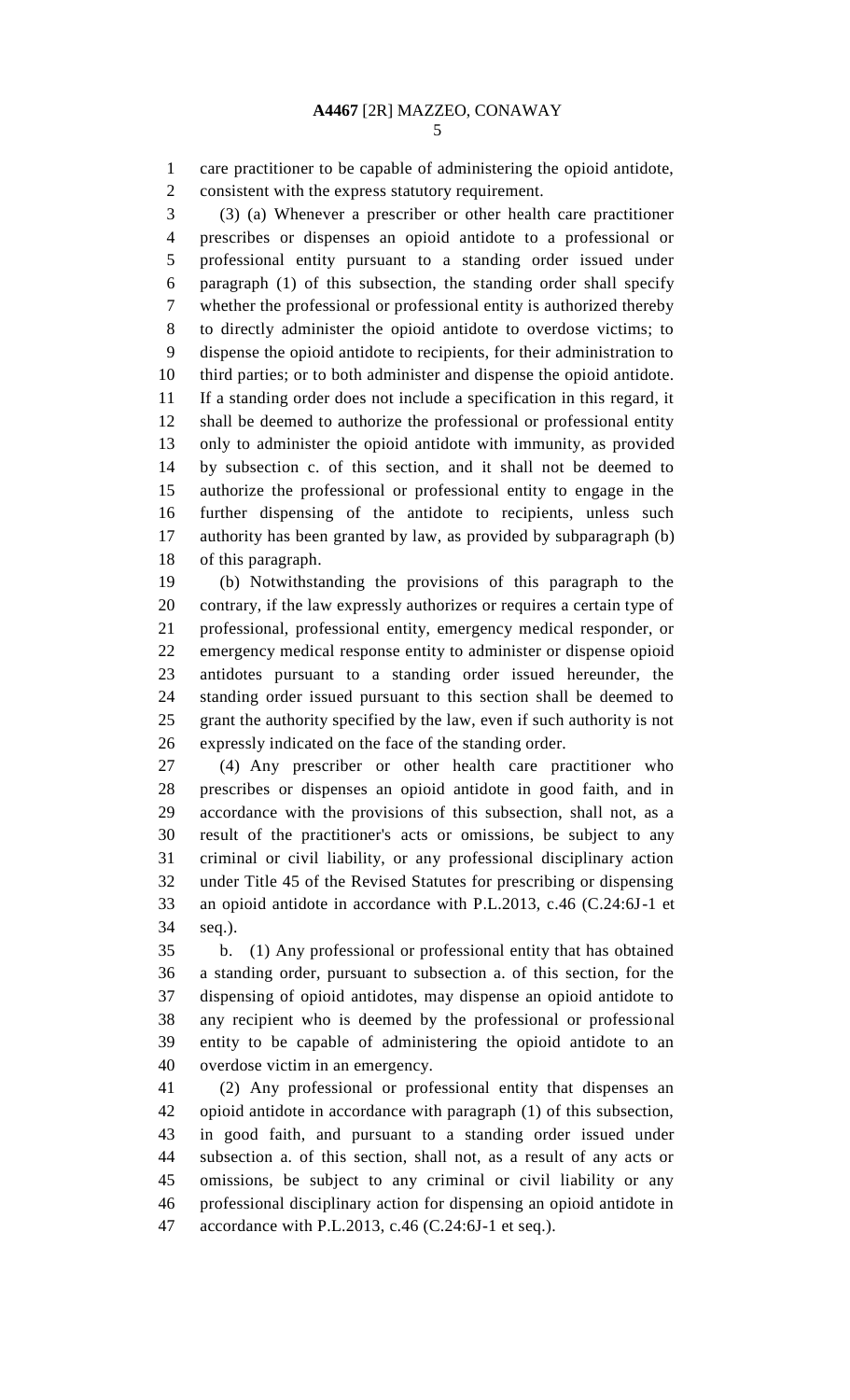c. (1) Any emergency medical responder or emergency medical response entity that has obtained a standing order, pursuant to subsection a. of this section, for the administration of opioid antidotes, may administer an opioid antidote to overdose victims.

 (2) Any emergency medical responder or emergency medical response entity that administers an opioid antidote, in good faith, in accordance with paragraph (1) of this subsection, and pursuant to a standing order issued under subsection a. of this section, shall not, as a result of any acts or omissions, be subject to any criminal or civil liability, or any disciplinary action, for administering the opioid antidote in accordance with P.L.2013, c.46 (C.24:6J-1 et seq.)

 d. (1) Any person who is the recipient of an opioid antidote, which has been prescribed or dispensed for administration purposes pursuant to subsection a. or b. of this section, and who has received overdose prevention information pursuant to section 5 of P.L.2013, c.46 (C.24:6J-5), may administer the opioid antidote to another person in an emergency, without fee, if the antidote recipient believes, in good faith, that the other person is experiencing an opioid overdose.

 (2) Any person who administers an opioid antidote pursuant to paragraph (1) of this subsection shall not, as a result of the person's acts or omissions, be subject to any criminal or civil liability for administering the opioid antidote in accordance with P.L.2013, c.46 (C.24:6J-1 et seq.).

 e. In addition to the immunity that is provided by this section for authorized persons who are engaged in the prescribing, dispensing, or administering of an opioid antidote, the immunity provided by section 7 or section 8 of P.L.2013, c.46 (C.2C:35-30 or C.2C:35-31) shall apply to a person who acts in accordance with this section, provided that the requirements of those sections, as applicable, have been met.

 f. Notwithstanding the provisions of any law, rule, regulation, ordinance, or institutional or organizational directive to the contrary, any person or entity authorized to administer an opioid antidote, pursuant to this section, may administer to an overdose victim, with full immunity:

38  $(1)$   $\frac{2}{a}$  single dose of  $\frac{2}{a}$  any type of opioid antidote  $\frac{2}{b}$ , regardless 39 of dosage amount or method of administration, which<sup>1</sup> that<sup>2</sup> has been approved by the United States Food and Drug Administration 41 for use in the treatment of opioid overdoses; and

(2) **<sup>2</sup> [**as many**]** up to three**<sup>2</sup>** doses of **<sup>2</sup> [**the**]** an**<sup>2</sup>** opioid antidote <sup>2</sup>that is administered through intranasal application, or through an 44 intramuscular auto-injector,<sup>2</sup> as may be necessary to revive the 45 **overdose victim<sup>2</sup>I**, regardless of dosage amount or method of 46 administration<sup>1</sup><sup>2</sup> Prior consultation with, or approval by, a third-party physician or other medical personnel shall not be required